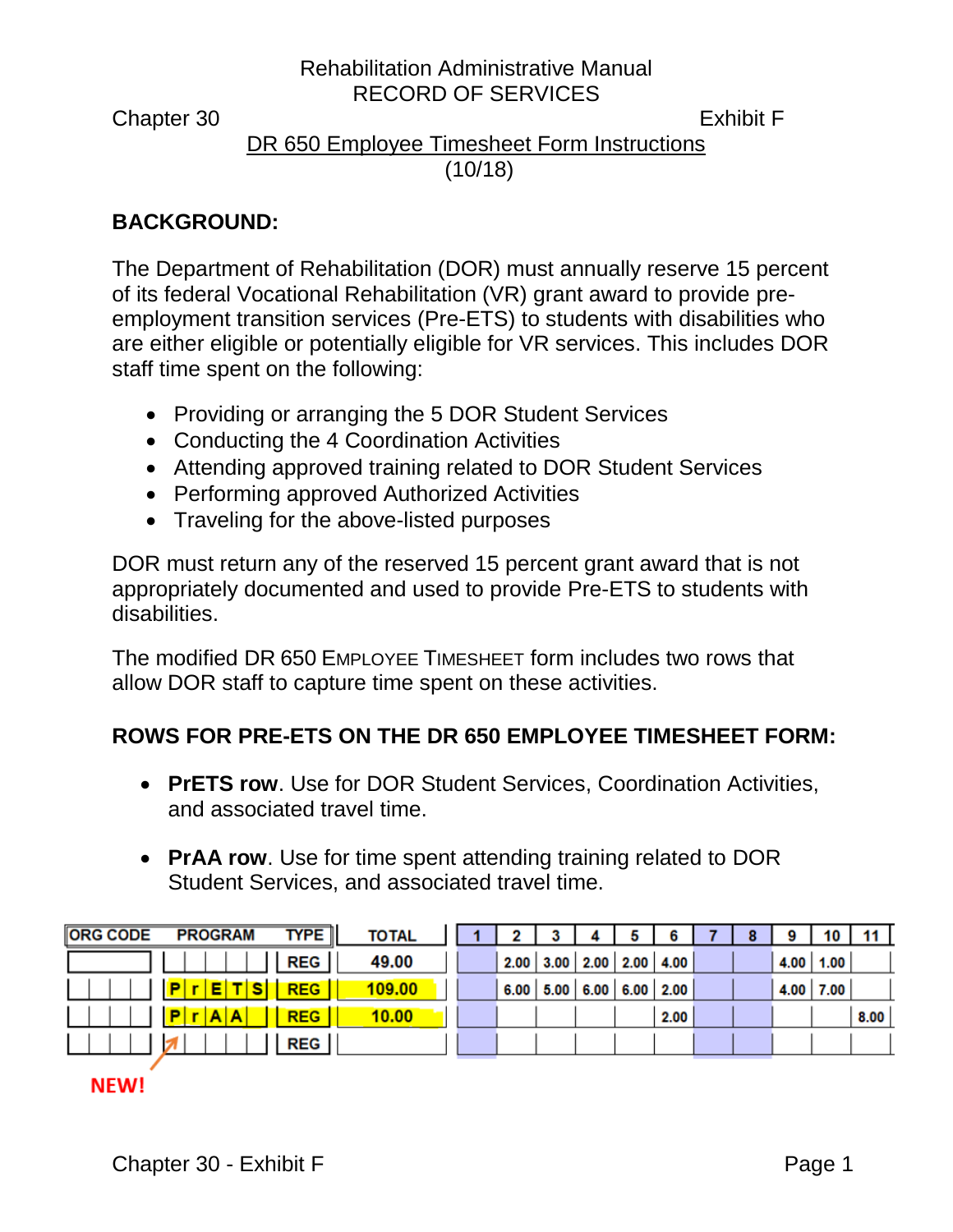

### **INSTRUCTIONS:**

All DOR staff must fill out and submit the DR 650 EMPLOYEE TIMESHEET form. Supervisors of staff review and approve timesheets.

Additionally, in order to consolidate the Pre-ETS hours for financial reporting, each district's Designated Attendance Coordinator and their supervisors complete a specific process.

The subsections below describe the responsibilities associated with each of these roles.

### **Instructions: All DOR Staff**

All DOR staff will complete the following actions:

- 1. Document time in 15-minute increments on the DR 650 EMPLOYEE TIMESHEET FORM.
- 2. Use the row with the appropriate program code to document time spent on pre-employment transition services, as follows:
	- a. On the PrETS row, document the total number of hours spent on the following activities:
		- i. Providing and arranging DOR Student Services.
		- ii. Conducting coordination activities.
		- iii. Time spent traveling for these purposes.
	- b. On the PrAA row, document the total number of hours spent on the following activities: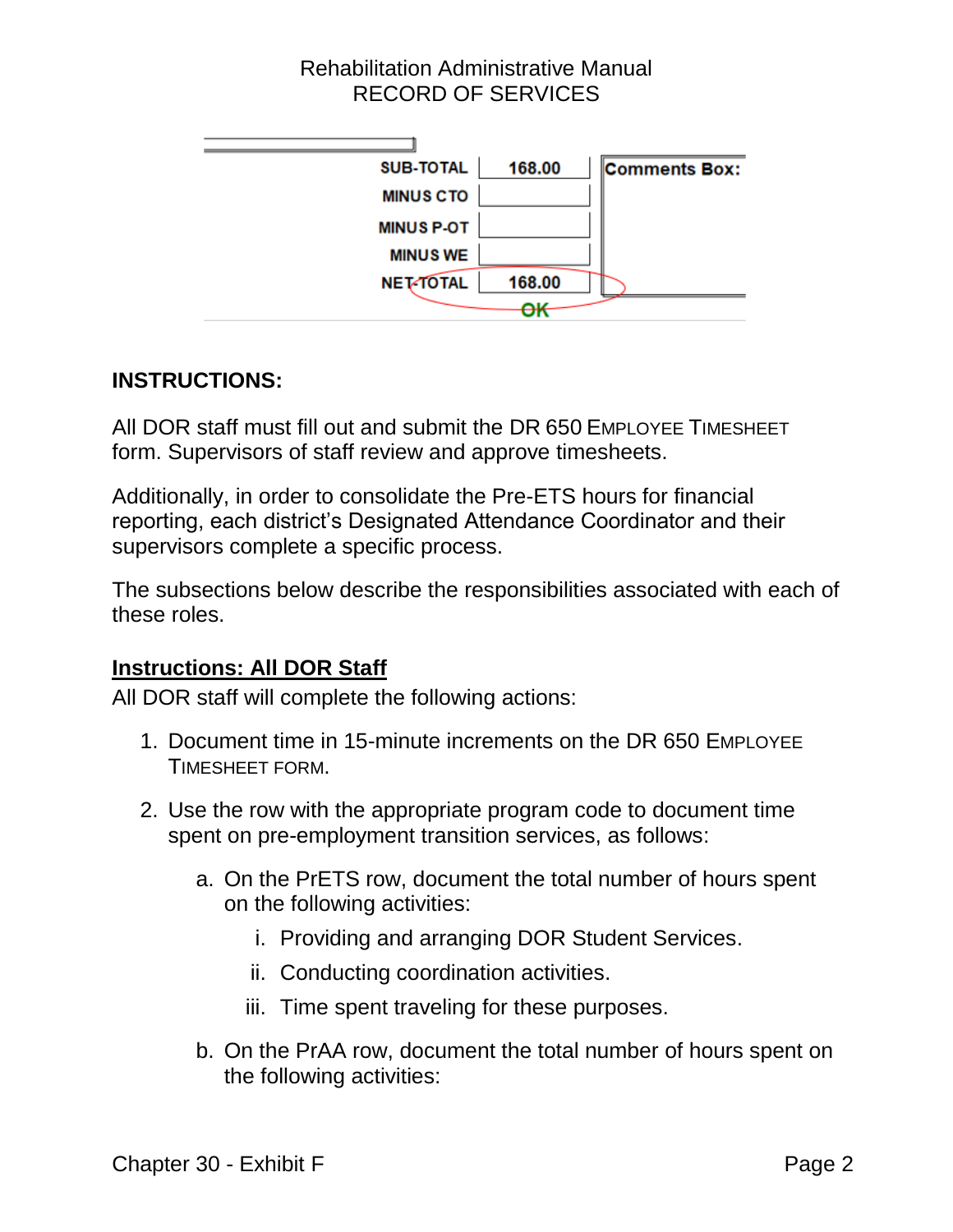- i. Attending approved trainings related to DOR Student **Services**
- ii. Performing other approved Authorized Activities.
- iii. Time spent traveling for these purposes.
- 3. The remainder of your work hours spent on services other than Pre-ETS will be recorded in the other rows, as usual.
- 4. Ensure the sum of your documented time each day does not exceed your daily work hours (e.g., 4 hours PrETS + 2 hours PrAA + 2 hours regular duties  $= 8$  hours total).
- 5. Submit the DR 650 form to your supervisor.

#### **Instructions: Supervisors**

The supervisors will complete the following actions

- 1. For each staff member, verify that staff time reflects actual time spent providing and arranging DOR Student Services, conducting coordination activities, or performing approved Authorized Activities (such as attending approved trainings related to DOR Student Services). Ensure staff documents these activities appropriately (e.g., case notes, Outlook calendar entries).
- 2. Sign the DR 650 EMPLOYEE TIMESHEET form.
- 3. Return all completed and signed DR 650 EMPLOYEE TIMESHEET forms to the designated district Attendance Coordinator.

#### **Instructions: Designated District Attendance Coordinators**

The designated district Attendance Coordinator will complete the following actions:

- 1. Collect all DR 650 EMPLOYEE TIMESHEET forms from district staff members.
- 2. Review your district's Student Services worksheet located on the G Drive [\(G:\Public Folder\DOR Student Services\Timesheets\DOR](file://///dorgroup/group/Public%20Folder/DOR%20Student%20Services/Timesheets/DOR%20Student%20Services%20Worksheets)  [Student Services Worksheets,](file://///dorgroup/group/Public%20Folder/DOR%20Student%20Services/Timesheets/DOR%20Student%20Services%20Worksheets) and make corrections, as appropriate. Add any new team member names, position numbers, classifications,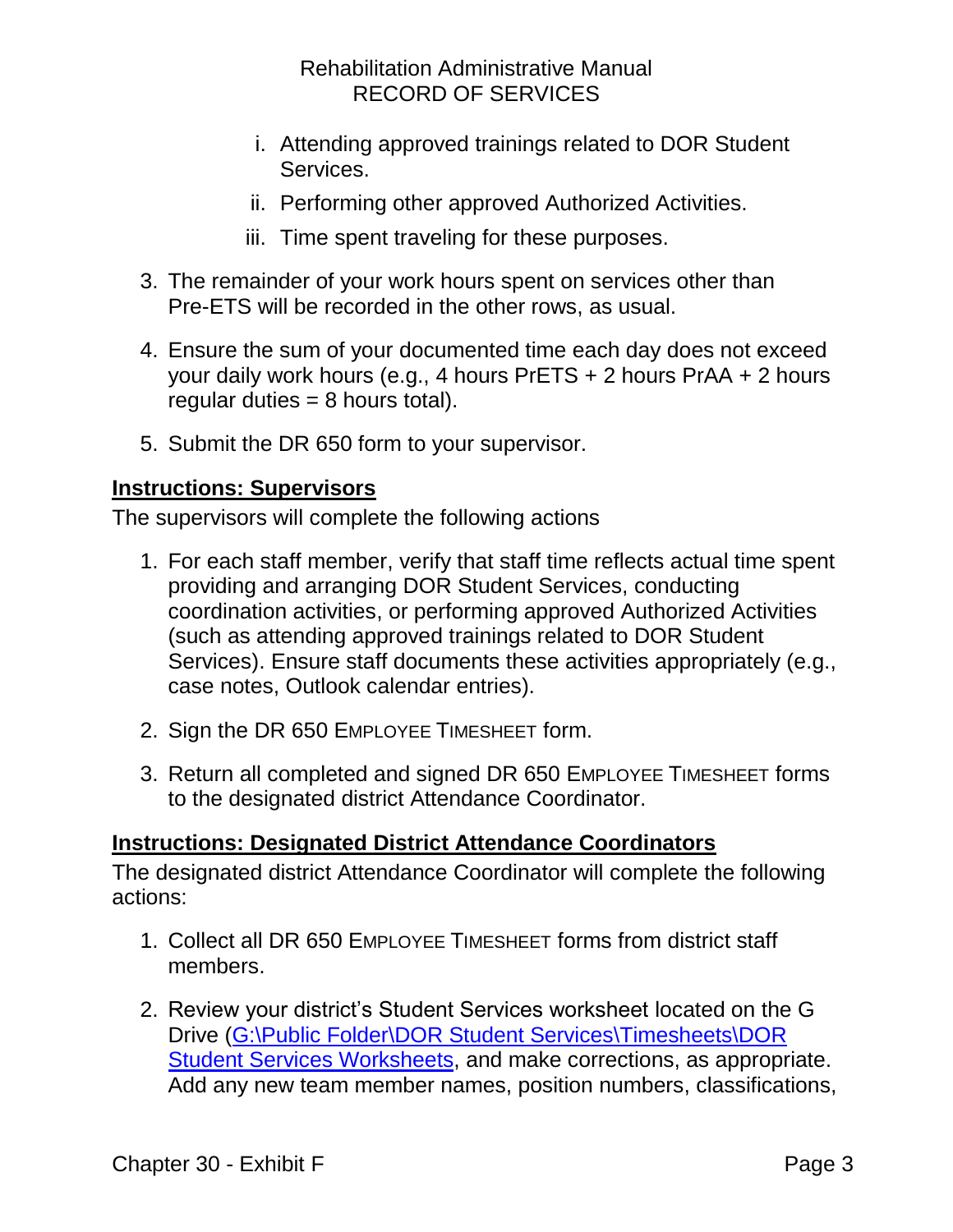and working titles, if needed. **Do not delete staff that have changed positions or left the district.** (Refer to the sample spreadsheet.)

- 3. From each district staff member's timesheet, in the Student Services Worksheet, enter the following data no later than seven business days after the end of each pay period:
	- a. The total number of hours in the PrETS row of the DR 650 form in the PrETS column of the Student Services Worksheet.
	- b. The total number of hours in the PrAA row of the DR 650 form in the PrAA column of the Student Services Worksheet
	- c. The total number of hours in the net-total hours area
- 4. When you finish entering the PrETS, PrAA, and net-total hours in the Student Services Worksheet for each staff member, enter your name in the "Completed By" row for the respective month.

### **Instructions: Supervisors of Designated District Attendance Coordinators**

Supervisors of designated district Attendance Coordinators will complete the following actions:

- 1. Submit the DR 650 EMPLOYEE TIMESHEET forms to Central Office Personnel Services no later than five business days after the end of each pay period, according to current process.
- 2. After the designated Attendance Coordinator enters the necessary data in the Student Services worksheet for each staff member, review for accuracy and correctness and enter your name in the "Reviewed by" row for the respective month.

Note: It is the responsibility of the designated district Attendance Coordinator's supervisor to ensure the Student Services worksheet is completed no later than seven business days after the end of each pay period.

### **HELPFUL INFORMATION:**

### *1. In what time increments can I record my time?*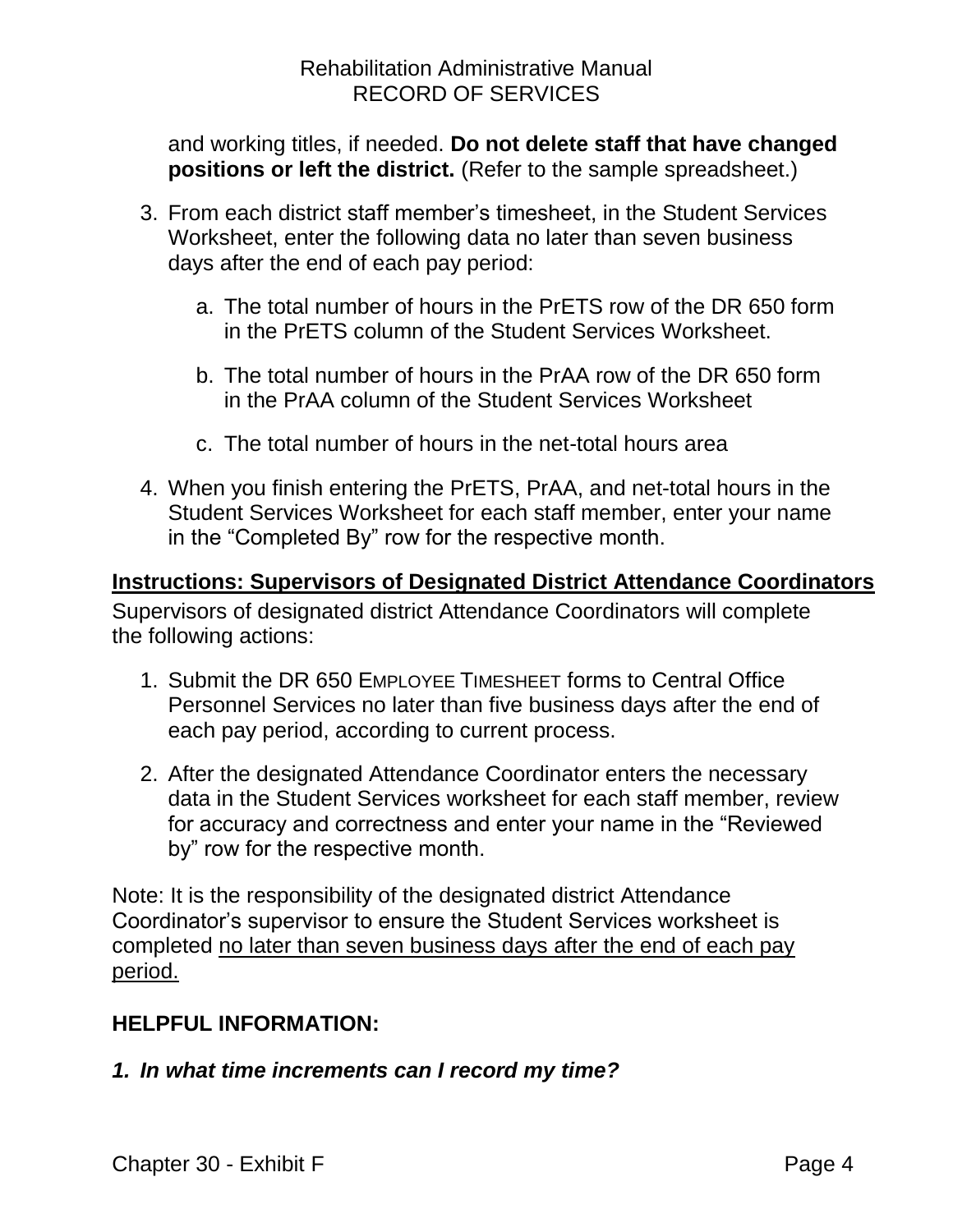Staff may record their time spent in 15-minute increments (e.g., 45  $minutes = 0.75 hours$ ).

# *2. What can I count on my DR 650 form, in the PrETS row?*

On the PrETS row, staff will count time spent providing or arranging DOR Student Services, conducting Coordination Activities, or travel for those purposes.

- A. **Providing**: Means to directly providing any of the five DOR Student Services, as follows:
	- 1) Job Exploration Counseling: offers ways to learn about the different kinds of job and which ones are best for the Student with a Disability (SWD) strengths and interests. Includes but is not limited to the following examples:
		- o Understand what jobs and industries are in demand.
		- $\circ$  Learn about career pathways of interest to the student(s).
		- o Explore career interests through interests inventories, conversations, and labor market research.
		- o Understand what the student needs to do to pursue a chosen career path.
	- 2) Work-Based Learning Experiences: offer a variety of ways to connect with local professionals and get real-world work experience. Includes but is not limited to the following examples:
		- o Internships, apprenticeships, short-term employment, and/or on-the-job training.
		- o Informational interviews to research local employers and opportunities in the community.
		- $\circ$  Job shadowing and mentoring opportunities.
	- 3) Postsecondary Enrollment Counseling: helps learn about different educational programs available and resources to support the student's educational success. Includes but is not limited to the following examples:
		- o Counseling on course offerings.
		- o Counseling on career options.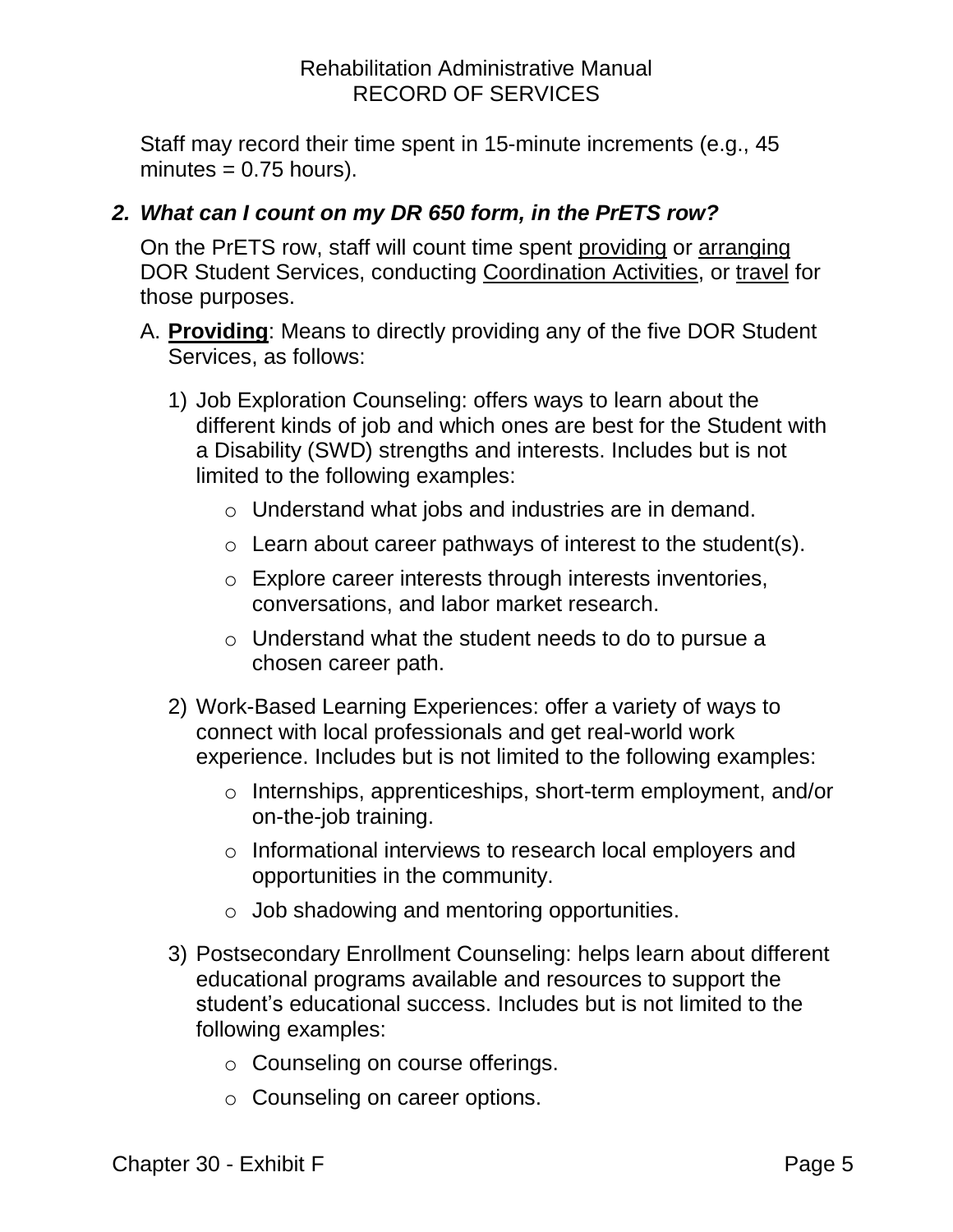- o Reviewing types of academic and occupational training needed to succeed in the workplace.
- o Identifying postsecondary opportunities associated with career fields or pathways.
- o Discussing comprehensive transition programs (CTPs).
- 4) Workplace Readiness Training: helps prepare for employment by learning good work habits and interpersonal skills and developing independent living skills. Includes but is not limited to the following examples:
	- o Communication, interpersonal, and "soft" skills.
	- o Financial literacy, including youth-focused Work Incentive Planning services for paid work experience.
	- o Understanding employer expectations.
	- o Learn how to search and apply for jobs; ways to get to work.
	- o Travel training.
- 5) Instruction in Self-Advocacy: helps build leadership skills, gain confidence in professional environments, and understand what the SWD needs to succeed in the workplace. Includes but is not limited to the following examples:
	- o Learn about individual rights and responsibilities.
	- o Learn how to request accommodations or services and supports.
	- o Learn to communicate thoughts, concerns, and needs for various situations.
- B. **Arranging**: To organize, plan, or schedule DOR Student Services for a specific student. Examples include:
	- Signing up the SWD for We Can Work or other DOR Student Services.
	- Scheduling and arranging for the SWD to meet with VR staff, schools, and other partners.
	- Reviewing comparable services and benefits.